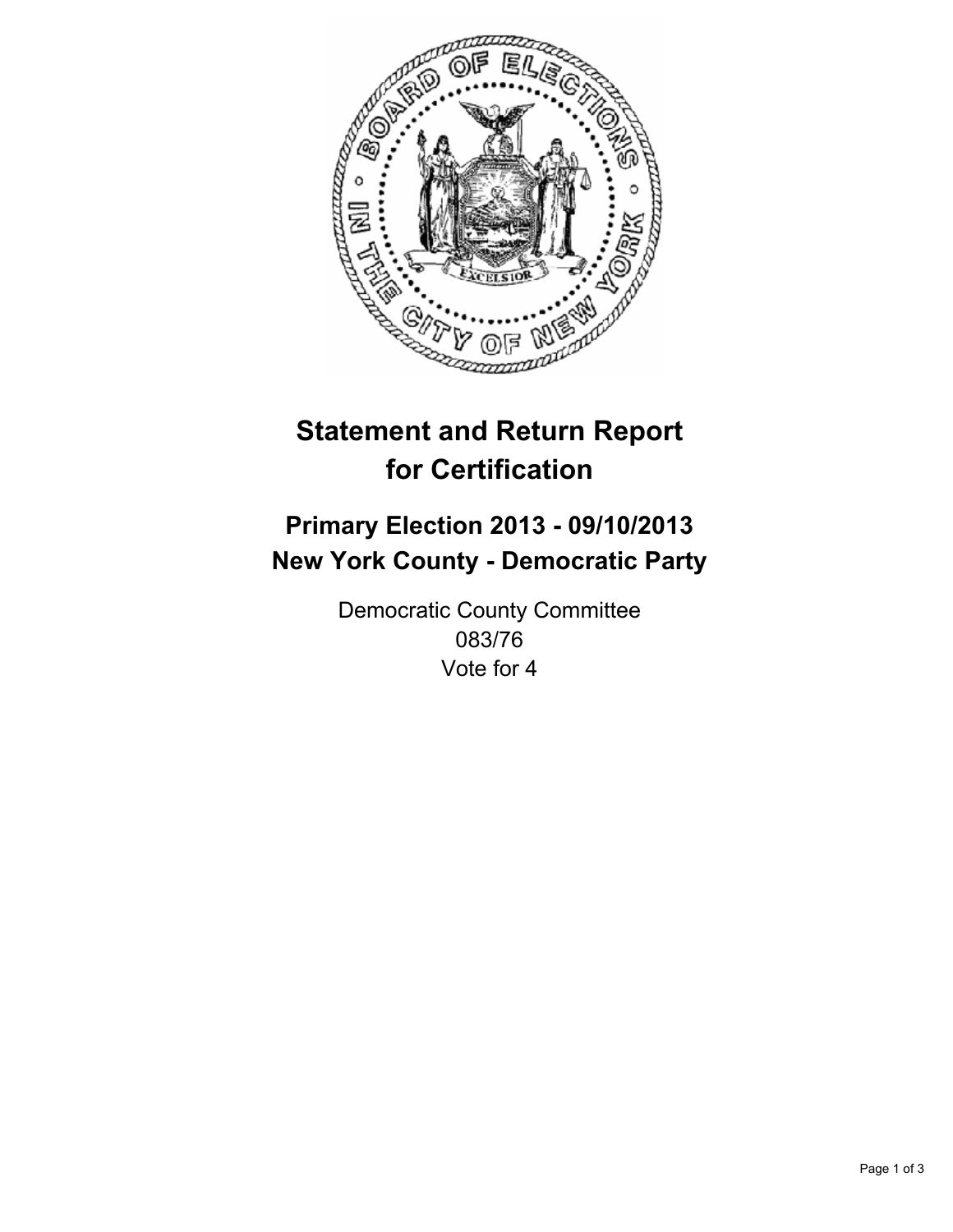

## **Assembly District 76**

| <b>EMERGENCY</b>            | 0   |
|-----------------------------|-----|
| ABSENTEE/MILITARY           | 8   |
| <b>FEDERAL</b>              | 0   |
| <b>SPECIAL PRESIDENTIAL</b> | 0   |
| <b>AFFIDAVIT</b>            | 5   |
| <b>KITRI MILLER</b>         | 90  |
| <b>CHLOE GOLDMANSOUR</b>    | 74  |
| <b>SAUL NADEL</b>           | 115 |
| <b>WALTER FENDRICH</b>      | 44  |
| <b>MAYA E. KURIEN</b>       | 98  |
| <b>MATTHEW C. LEWIS</b>     | 55  |
| WILLIAM J. SCHAEFER         | 60  |
| <b>Total Votes</b>          | 536 |